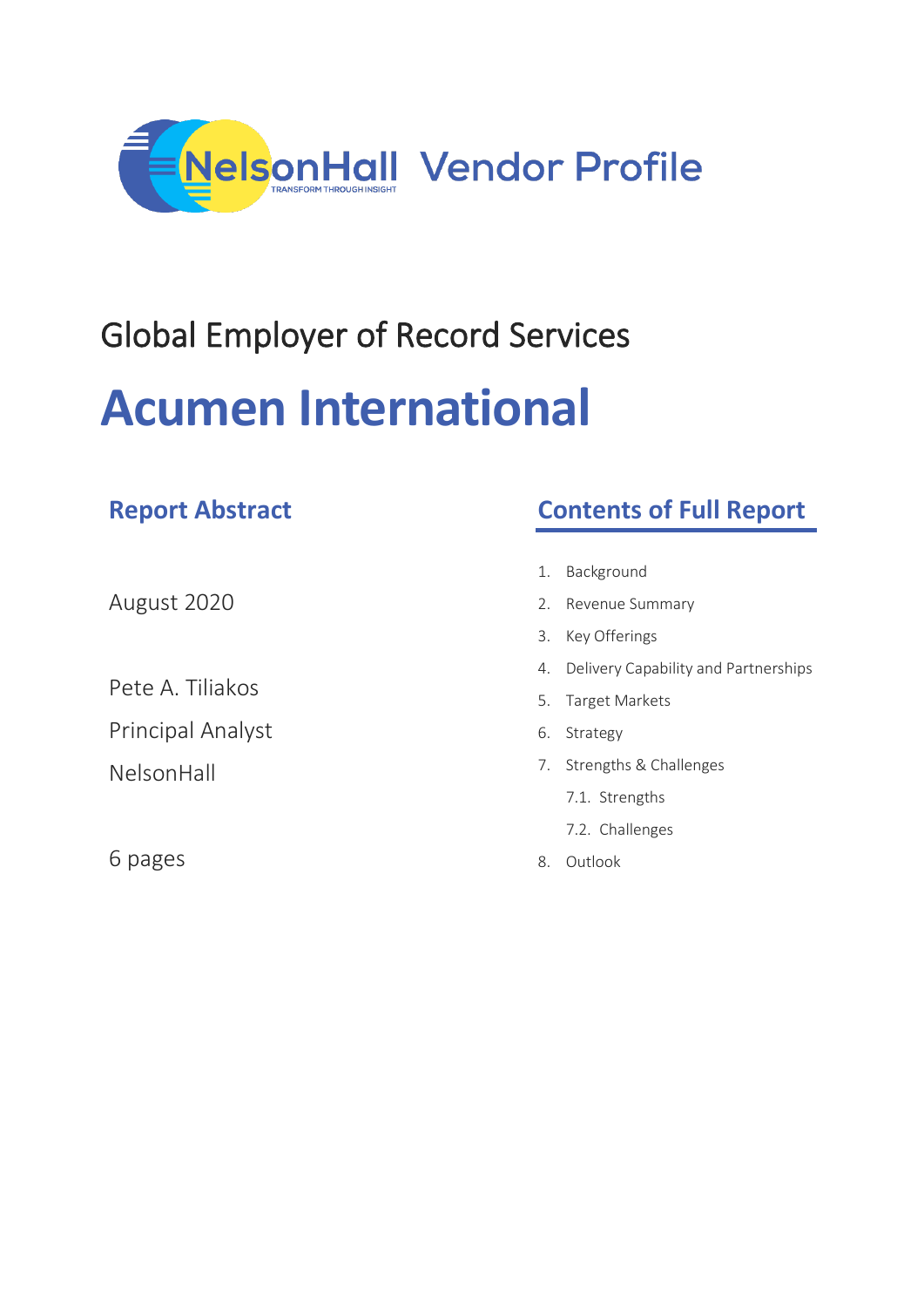

### **Who is This Vendor Assessment For?**

NelsonHall's Global Employer of Record (EoR) services profile on Acumen International is a comprehensive assessment of Acumen International offerings and capabilities, designed for:

- Sourcing managers monitoring the capabilities of existing suppliers of Global EoR services and identifying vendor suitability for security services RFPs
- Vendor marketing, sales, and business managers looking to benchmark themselves against their peers
- Financial analysts and investors specializing in the Global Employer of Record sector.

## **Key Findings & Highlights**

Acumen International, headquartered in London, U.K., is a provider of global employer of record services.

The firm was formed in 2001 by current CEO Nick Ganzha as a local staffing and recruiting agency. In 2011, Acumen entered the global employer of record services space after supporting a German-based client with hiring a new team in Romania, where the client lacked an established legal entity. After navigating the complex global employment process, it identified an opportunity in the marketplace to support other firms with compliant global expansion services, and thus pivoted to its current business model.

Acumen International offers a comprehensive set of services in support of firms seeking compliant global expansion and talent acquisition, including:

- International PEO and payroll services, including
	- − Preparation of mandatory documents for in-country employment and payroll
	- − Compliant client and worker onboarding and offboarding in 190 countries (on the client's behalf)
	- − Detailed payroll calculations (base salary, statutory bonuses, sick leave, holidays, etc.)
	- − Monthly pay-slips; employee and employer tax calculations and returns
	- − Monthly invoicing
	- − Local tax payments and reporting to local authorities
	- − Additional benefits provision (medical insurance, dental treatment, cars, laptops, and cell phones provision, business trips processing, etc.)
	- − Express Global Employment (EGE): compliant, expedited employee onboarding within 72 hours
	- − International recruitment and staffing (enabled through partner integrations)
	- − International benefits and compensation support
	- − Work permits, residence permits, and business visas: immigration support for expatriate personnel employment post-immigration support.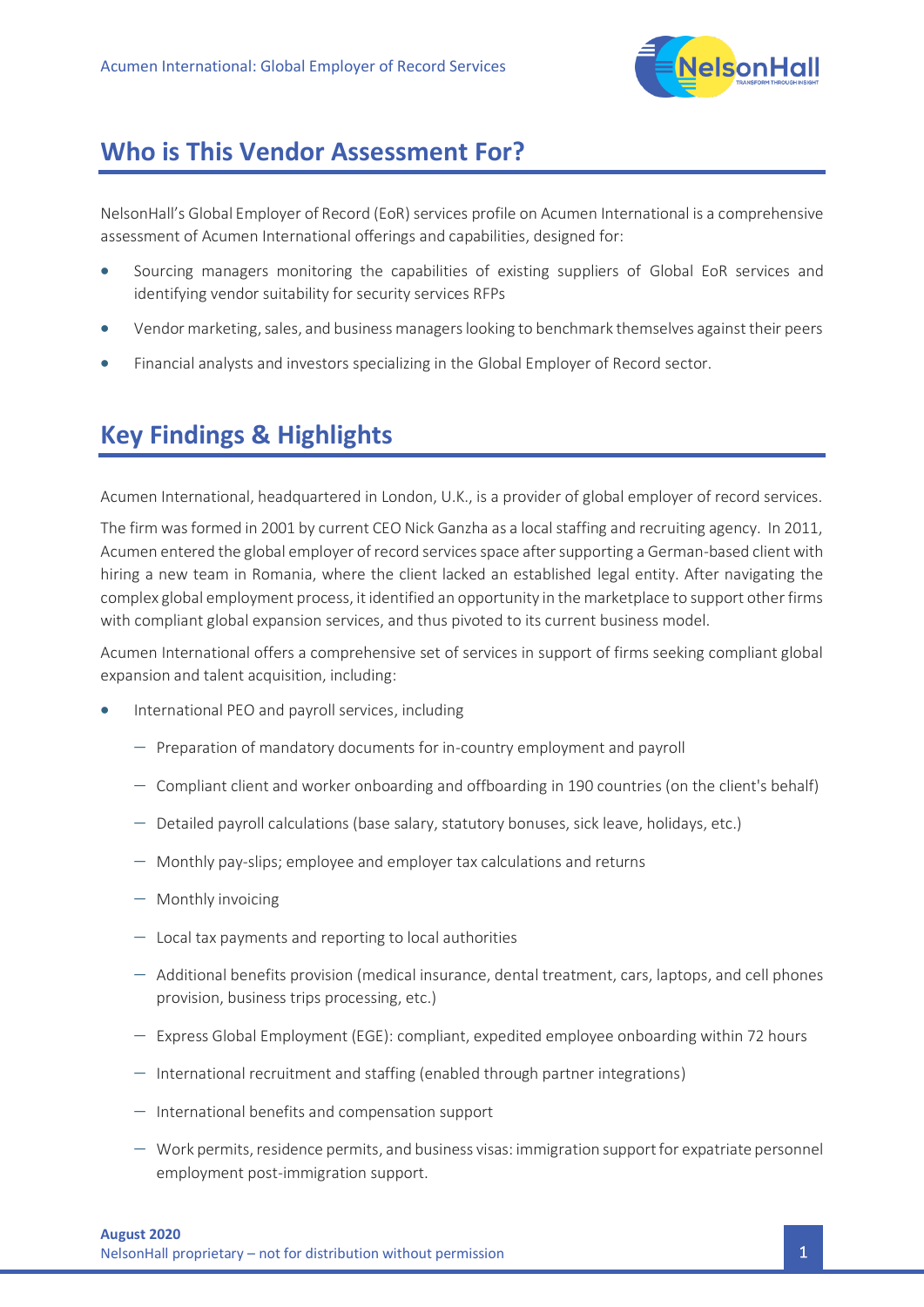

Acumen International targets its global employer of record services to growing multi-national corporations of all sizes, seeking global expansion and talent acquisition support for small populations of employees and operations in new geographies, as well as firms seeking to convert their current independent contractors into employees. Its client base is primarily derived from North American and EMEA headquartered firms, with the majority of its worker footprints distributed globally.

## **Scope of the Report**

The report provides a comprehensive and objective analysis of Acumen International's global employer of record services offerings and capabilities, and market and financial strengths, including:

- Identification of the company's strategy, emphasis, and new developments
- Analysis of the company's strengths, weaknesses, and outlook
- Revenue estimates
- Analysis of the profile of the company's customer base including the company's targeting strategy and examples of current contracts
- Analysis of the company's offerings and key service components
- Analysis of the company's delivery organization including the location of delivery locations.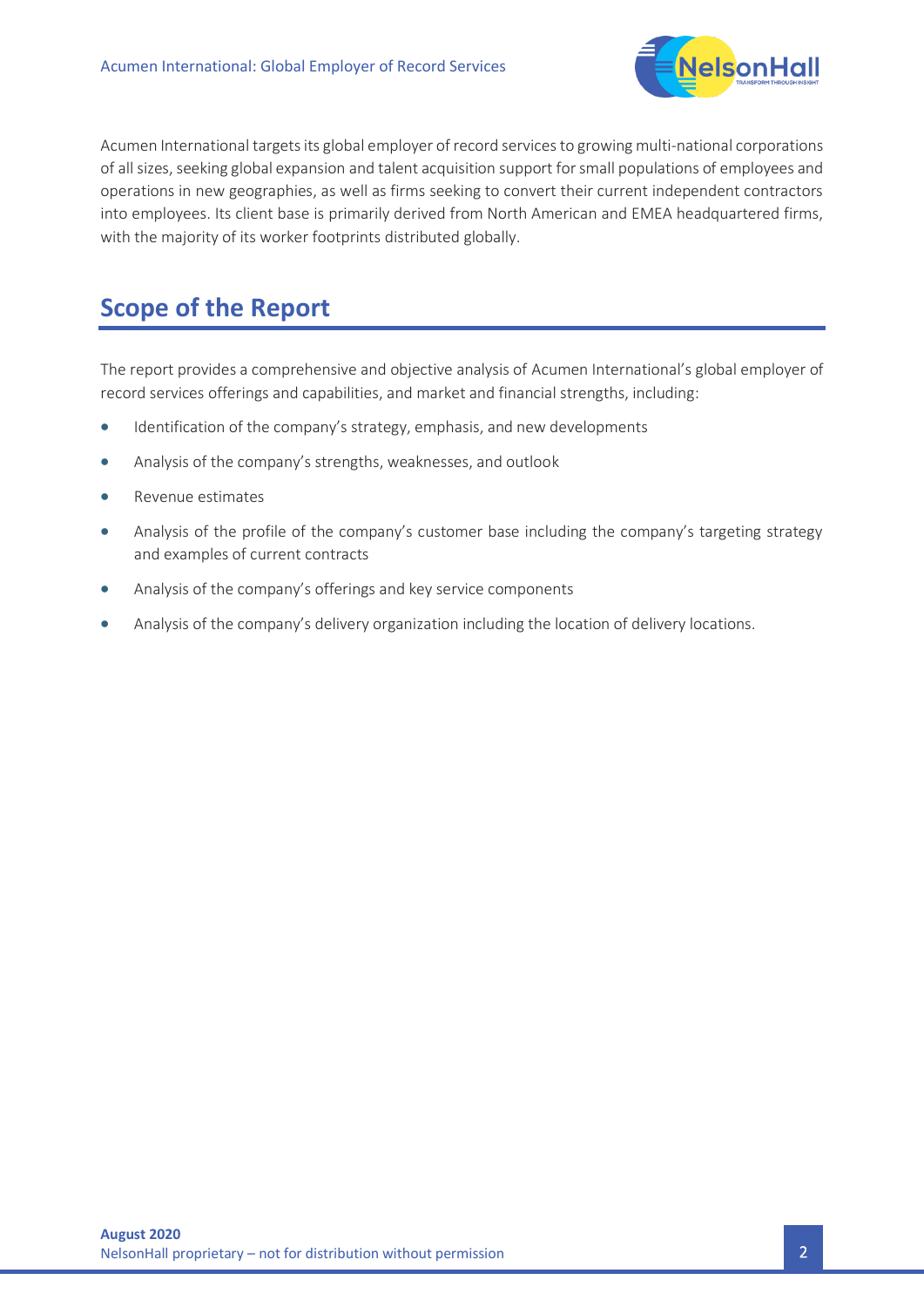

## **Global Employer of Record Services Vendor Assessments also Available for:**

Globalization Partners Papaya Global Safeguard Global Shield GEO Velocity Global